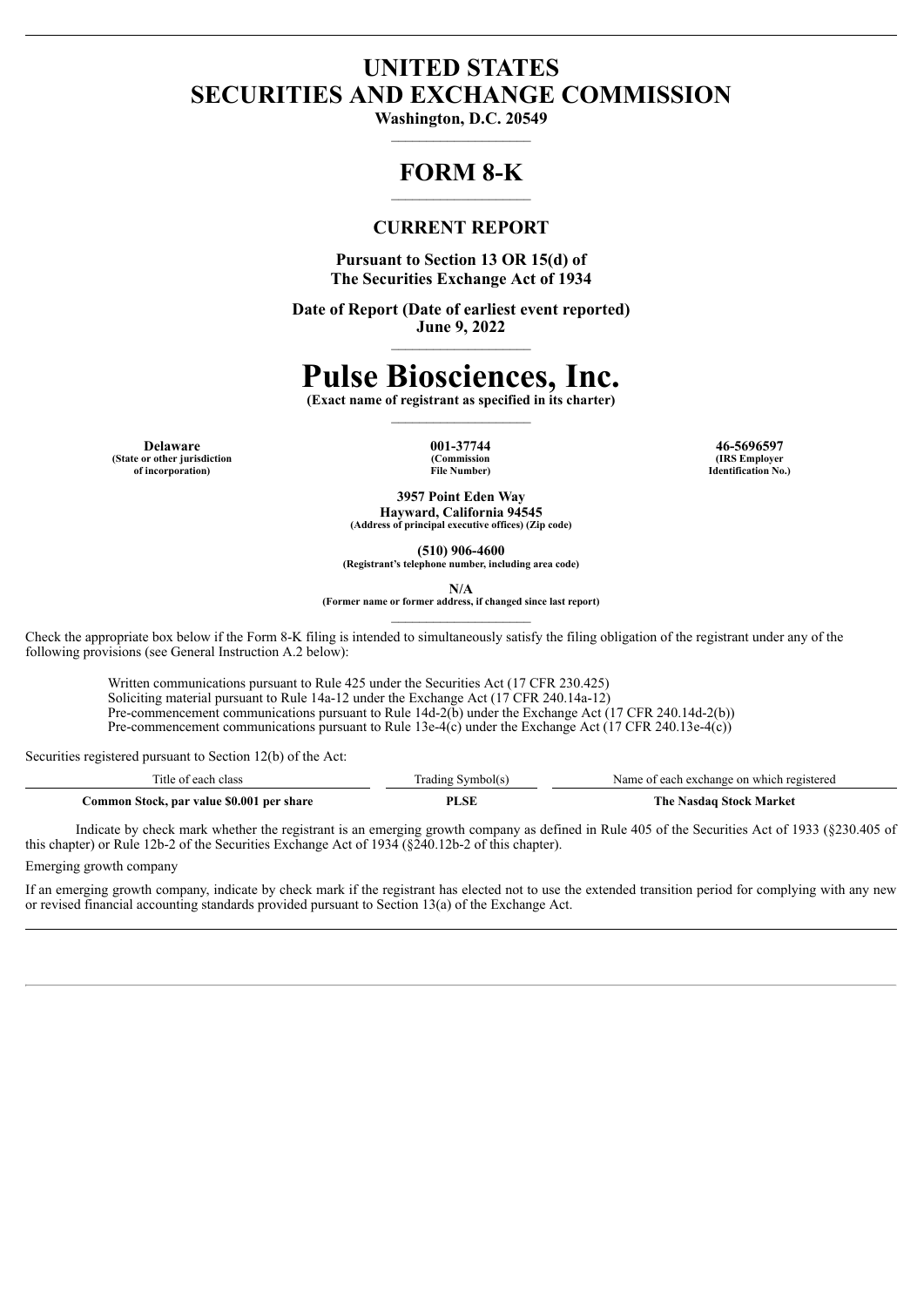# **ITEM 8.01. OTHER EVENTS.**

On June 9, 2022, Pulse Biosciences, Inc. (the "Company") issued a press release to publicly announce the closing and final results of its previously announced rights offering. In the offering, eligible stockholders subscribed to purchase 7,317,072 units, at a price of \$2.05 per unit, with each unit consisting of one share of Company common stock and a warrant to purchase one share of Company common stock at an exercise price of \$2.05. The Company has received aggregate gross proceeds from the offering of \$15 million. After giving effect to the issuance of 7,317,072 shares of common stock in the rights offering (but excluding up to 7,317,072 shares of common stock underlying the warrants issued in the rights offering), the Company has 37,119,352 shares of common stock issued and outstanding.

A copy of the press release related to the matters set forth herein is attached hereto as Exhibit 99.1 and is incorporated herein by reference.

#### **ITEM 9.01. FINANCIAL STATEMENTS AND EXHIBITS**

| (d)         | Exhibits.                                                                   |
|-------------|-----------------------------------------------------------------------------|
| Exhibit No. | Description                                                                 |
| 99.1        | Press Release issued by Pulse Biosciences, Inc. dated June 9, 2022          |
| 104         | Cover Page Interactive Data File (embedded within the Inline XBRL document) |
|             |                                                                             |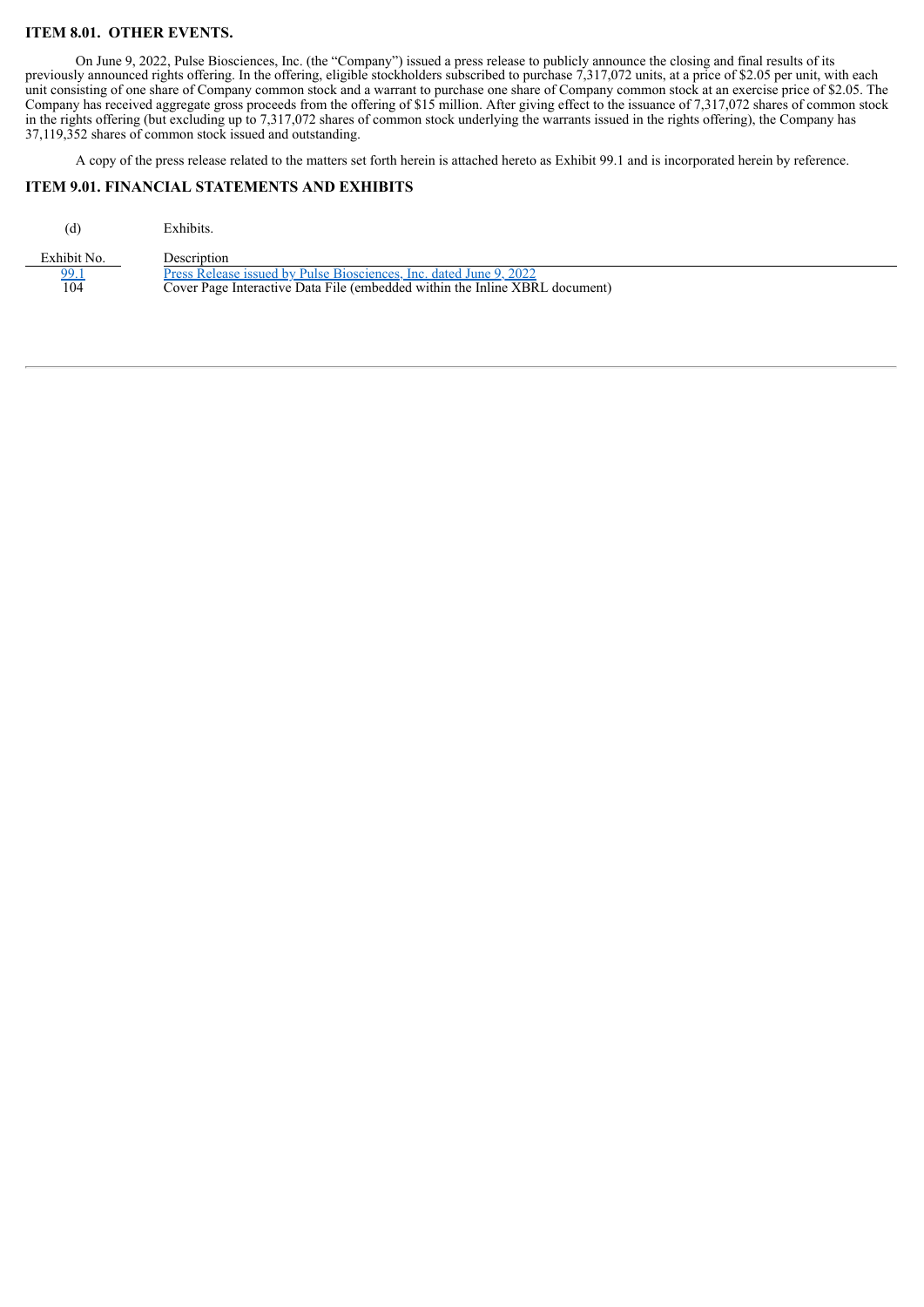# **SIGNATURES**

Pursuant to the requirements of the Securities Exchange Act of 1934, the registrant has duly caused this report to be signed on its behalf by the undersigned hereunto duly authorized.

# **PULSE BIOSCIENCES, INC.**

By: /s/ Sandra A. Gardiner<br>
Sandra A. Gardiner<br>
Chief Financial Officer, Executive Vice President of<br>
Finance and Administration, and Treasurer<br>
(*Principal Financial and Accounting Officer*)

Date: June 9, 2022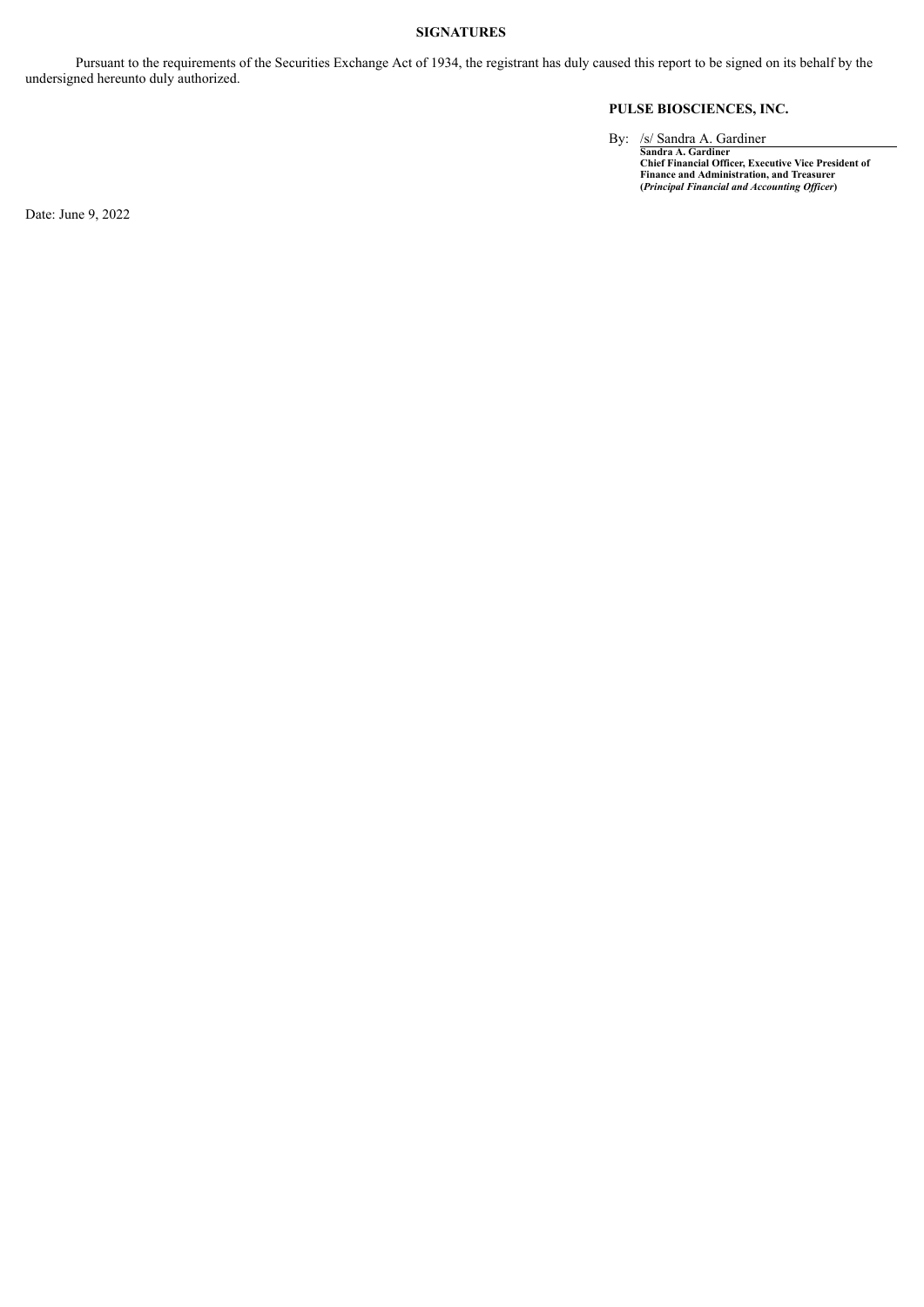# <span id="page-3-0"></span>**Pulse Biosciences, Inc. Announces the Closing of its Rights Offering**

**HAYWARD, Calif. [Business Wire] – June 9, 2022** – Pulse Biosciences, Inc. (Nasdaq: PLSE) (the "Company" or "Pulse Biosciences"), a novel bioelectric medicine company commercializing the CellFX® System powered by Nano-Pulse Stimulation™ (NPS™) technology, announced today the closing of its rights offering and the final results thereof.

The Company received basic subscriptions and over-subscriptions in excess of the \$15 million limit in the rights offering. Available Units were allocated proportionately among those rights holders who exercised their over-subscription right based on the number of Units each rights holder subscribed for under its basic subscription rights, in accordance with the procedures described in the prospectus supplement relating to the rights offering. The remaining oversubscription amounts will be returned by Broadridge Corporate Issuer Solutions, Inc. (the "Subscription Agent") to the investors.

The rights offering resulted in the sale of 7,317,072 units (the "Units"), at a price of \$2.05 per Unit, with each Unit consisting of one share of the Company's common stock, par value \$0.001 per share, and one warrant to purchase one share of common stock. The common stock and warrants comprising the Units separated upon the closing of the rights offering and were issued individually. 7,317,072 shares of common stock and warrants to acquire up to an additional 7,317,072 shares of common stock were issued in the offering. The Company received aggregate gross proceeds from the rights offering of \$15 million. If exercised, additional gross proceeds of up to \$15 million may be received through the exercise of warrants issued in the rights offering. Each warrant is exercisable for one share of the Company's common stock at an exercise price equal to \$2.05. Warrants are exercisable immediately and expire on the fifth anniversary of the closing of the rights offering.

Investors who participated in the rights offering should expect to see the shares and warrants issued to them in book-entry, or uncertificated, form. Shares, warrants and any excess subscription payments are expected to be distributed by the Subscription Agent on or about June 13, 2022.

After giving effect to the issuance of 7,317,072 shares of common stock in the rights offering (but excluding up to 7,317,072 shares of common stock underlying the warrants issued in the rights offering), the Company has 37,119,352 shares of common stock issued and outstanding.

The rights offering was made pursuant to the Company's shelf registration statement on Form S-3, which became effective on August 21, 2020, the prospectus supplement dated May 4, 2022, and the prospectus supplement dated May 19, 2022, on file with the SEC containing the detailed terms of the rights offering. Subscription rights that were not exercised by 5:00 p.m., Eastern Time, on May 26, 2022, have expired.

### **About Pulse Biosciences®**

Pulse Biosciences is a novel bioelectric medicine company committed to health innovation that has the potential to improve the quality of life for patients. The Company's proprietary Nano-Pulse Stimulation technology delivers nano-second pulses of electrical energy to non-thermally clear cells while sparing adjacent non-cellular tissue. The CellFX® System is the first commercial product to harness the distinctive advantages of NPS technology to treat a variety of applications for which an optimal solution remains unfulfilled. The initial commercial use of the CellFX System is to address a range of dermatologic conditions that share high demand among patients and practitioners for improved dermatologic outcomes. Designed as a multi-application platform, the CellFX System offers customer value with a utilization-based revenue model. Visit pulsebiosciences.com to learn more.

To stay informed about the CellFX System, please visit CellFX.com and sign-up for updates.